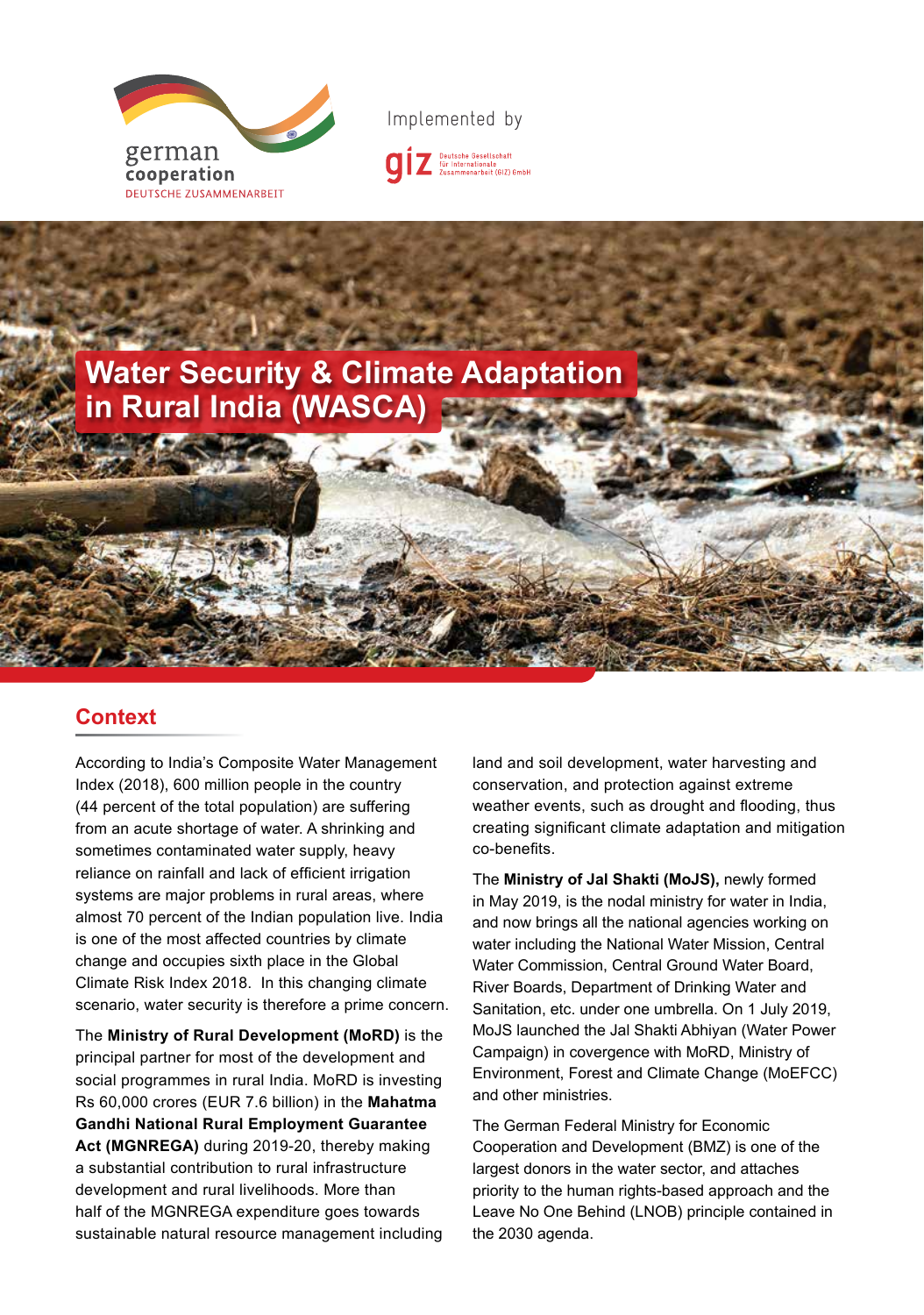| <b>Project name</b>             | <b>Water Security and Climate</b><br><b>Adaptation in Rural India</b>     |  |
|---------------------------------|---------------------------------------------------------------------------|--|
| Commissioned by                 | German Federal Ministry for Economic<br>Cooperation and Development (BMZ) |  |
| Project region                  | Rajasthan, Madhya Pradesh,<br>Uttar Pradesh and Tamil Nadu                |  |
| Lead executing<br>agencies      | Ministry of Rural Development;<br>Ministry of Jal Shakti                  |  |
| I ead<br>implementing<br>agency | Deutsche Gesellschaft für<br>Internationale Zusammenarbeit (GIZ)<br>GmbH  |  |
| Duration                        | 4/2019 - 3/2022                                                           |  |



*Legal Disclaimer: The geographical map used here is for informational purposes only and does not constitute recognition of international boundaries or regions; GIZ makes no claims concerning the validity, accuracy or completeness of the maps nor assumes any liability resulting from the use of the information therein.*

# **Objective**

WASCA (Water Security and Climate Adaptation in Rural India) aims towards **improving rural water resource management with regard to enhance water security and climate adaptation at the national level and in four States namely Rajasthan, Madhya Pradesh, Uttar Pradesh and Tamil Nadu.** 

## **Mahatma Gandhi National Rural Employment Guarantee Act**

**MGNREGA | Key Partner at Ministry of Rural Development**

#### **Inception**

Passed as **a law in the Indian parliament in 2005.**

Launched in 2006 in 200 backward districts; scaled-up countrywide by 2008.

Operational in 34 out of the 36 states and UTs, **691 of the 712 districts, 6,918 blocks and 262,432 Gram Panchayats.**

#### **Objective**

To **enhance livelihood security** in rural India by providing up to **100 days of guaranteed wage employment** in a year to every rural Indian household whose adult members are willing to do unskilled manual labour.

#### **Coverage**

**128.5 million households** including 256 million workers registered.

**30.85%** of India's rural population; 21% of India's total population.

2.68 billion person days generated in 2018-19; **53% by women.**

**400,000 admin + technical workforce.**

#### **Expenditure**

**~ USD 75.57 billion since 2006. USD 8.3 billion for Financial** Year **2019-20** alone; Average wage rate of USD 2.49/ day.

**Mission Water Conservation** in 2169 water-stressed blocks.

**Jal Shakti Abhiyan** in 1,593 water-stressed Blocks.

Thrust to spend 65% expenditure on water-related works.

### **National Water Mission**

#### **NWM | Key Partner at Ministry of Jal Shakti**

One of the 8 missions under India's **National Action Plan for Climate Change (NAPCC). Launched in 2014,** the main objective of NWM is "conservation of water, minimising wastage and ensuring its more equitable distribution both across and within States through integrated water resources development and management".



**Comprehensive water database** in public domain and assessment of the impact of climate change on water resource.



Focused attention to **vulnerable areas EXECUSE CONSERVING MANUS** Increasing water use efficiency by 20%. including over-exploited areas.



Promotion of basin level **integrated water resources management (WASCA Outcome Area).**



**Promotion of citizen and state actions**  for water conservation, augmentation and preservation.

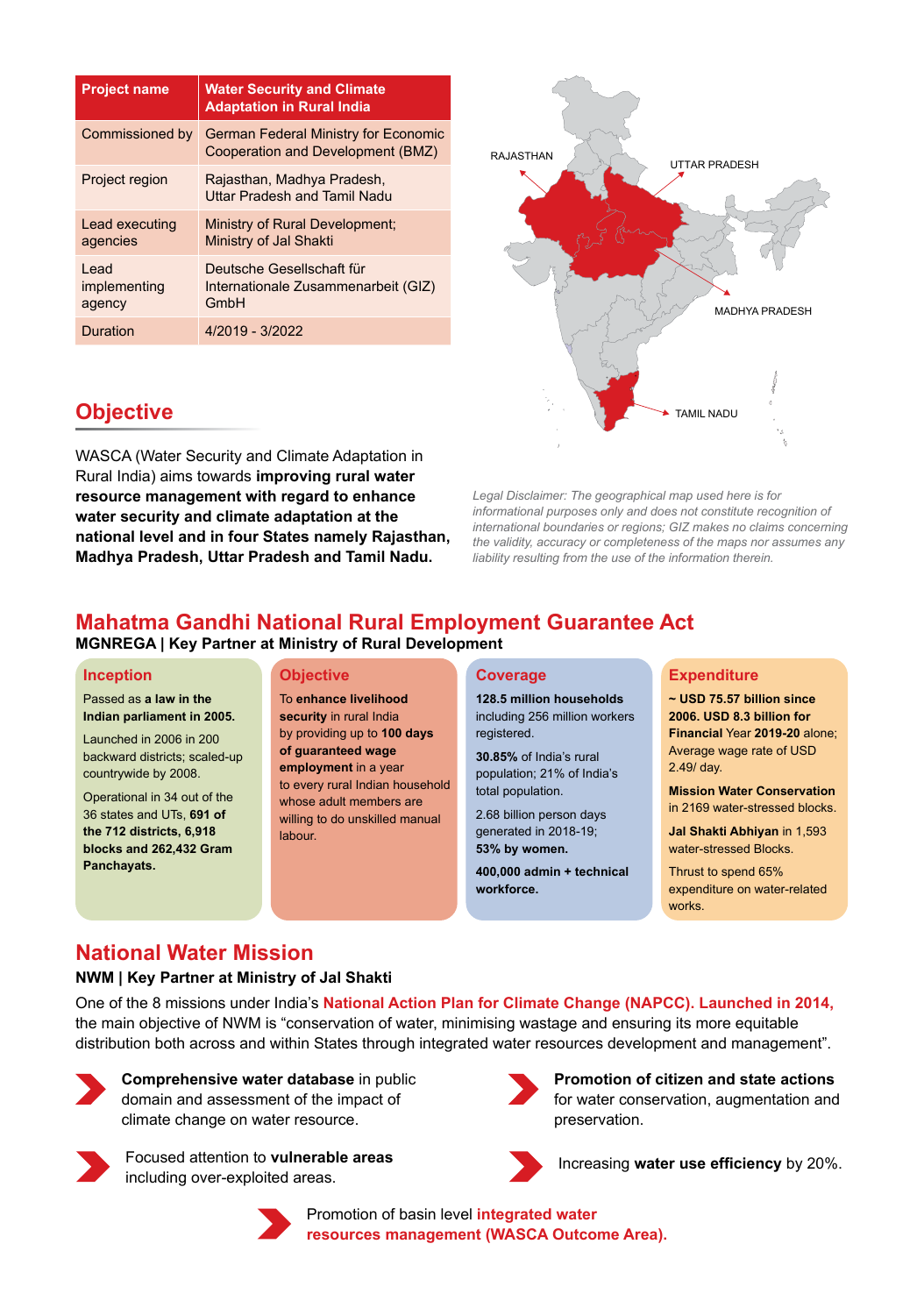### **Approach**

Given the context above, **the core problem statement** that WASCA seeks to address is:

**The planning, financing and implementation mechanisms developed in the field of rural water resource management and climate change adaptation are not sufficiently coordinated and translated into effective dissemination strategies.**

Together with MoRD and MoJS, WASCA aims to achieve the following three outputs:

The project strengthens the knowledge and capacity of public and private institutions, as well as of stakeholders at different levels, to plan and implement integrated water resource management. Parallel to this, the project will promote collaboration between various government departments and other stakeholders to improve the financing of climate-adapted water security. To do so, holistic pilot measures at sub-basin level will be taken up in selected districts, and successful approaches will be scaled-up at the state and national levels. In addition, given the private sector footprint in water, greater cooperation with them is envisaged to leverage publicprivate financing and improve sustainable practices for local water security.

**Output 1:** Improve **strategy development (planning and financing mechanisms)** for integrated and climate-adapted management of water resources in rural areas.

**Output 2: Promote demonstrations** on climate-adapted approaches on integrated management of water resources at local level. **Output 3: Strengthen private sector cooperation** for integrated and climate-adapted management of water resources at state and local levels.